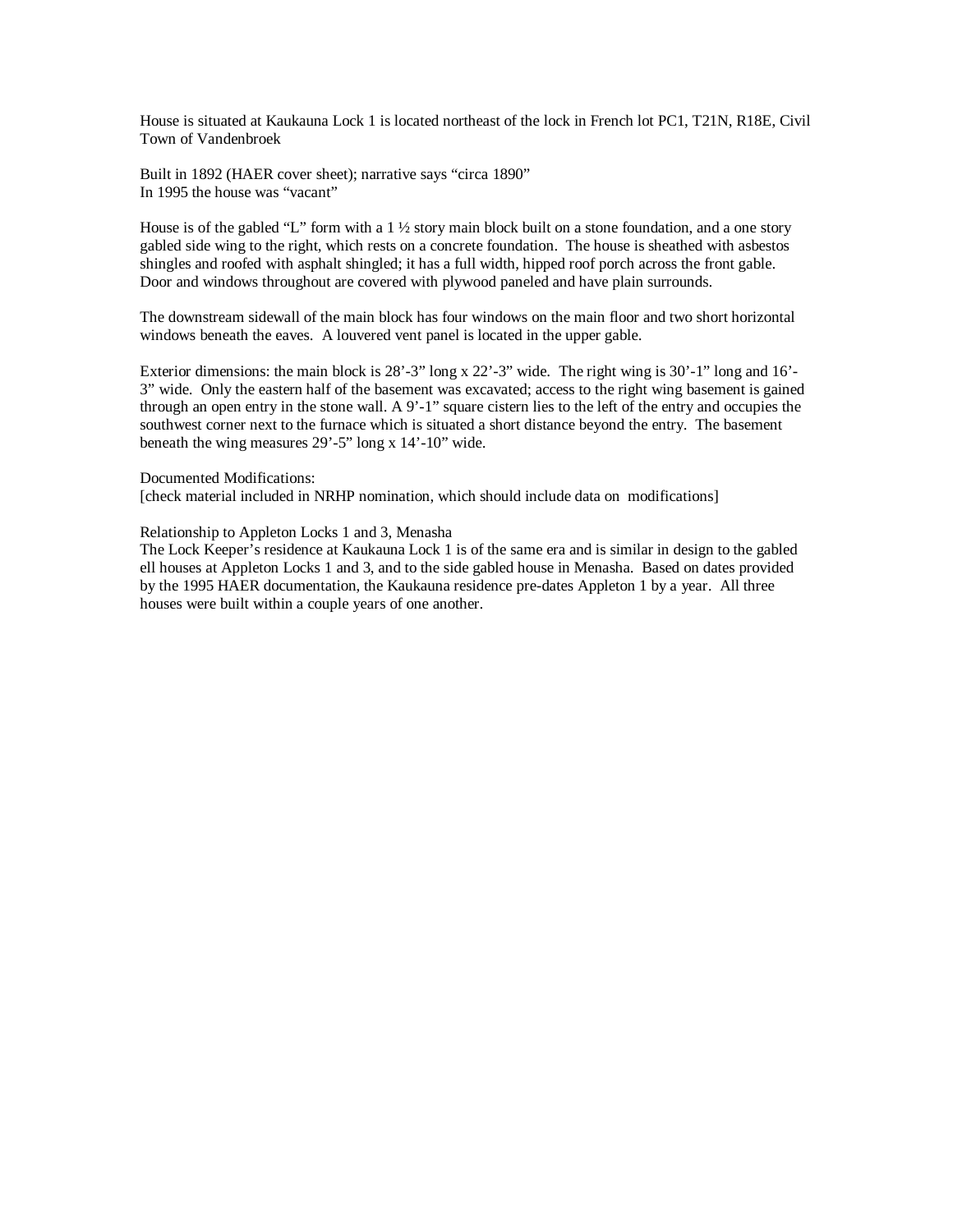## HISTORIC AMERICAN ENGINEERING RECORD

## KAUKAUNA LOCKS AND DAM, LOCKKEEPER'S RESIDENCE AT LOCK 1

#### HAER NO. WI-87-A

Location: The Lockkeeper's Residence at Kaukauna Lock 1 is located northeast of the lock in French lot PC 1, T21N, R18E, Civil Town of Vandenbrock, Qutagamie County, Wisconsin.

> UTM: 16/399260/4903800; USGS Quadrangle: Kaukauna, Wisconsin 7. 5' series

Construction: 1892

Date of

Engineer: United States Army Corps of Engineers with Contractors

Architect: United States Army Corps of Engineers with Contractors

Present Owner: United States Army Corps of Engineers

Present Use: Vacant.

Significance: The Lockkeeper's house served as an on-site residence for the lockkeeper responsible for controlling the locks. In addition, the house served as a residence for the lockkeeper's family. The residence functioned as part of the daily operation of the Kaukauna Locks and Dam Complex.

Project Information: This documentation was undertaken in 1995 in accordance with requirements detailed in a June 19, 1994 letter from Gregory D. Kendrick, Chief, History Branch, NPS to Dale Monteith, Acting Chief, Planning Division, USACOE, Detroit District. The Lower Fox system remains basically operational but was placed in caretaker status by the USACOE in 1982. The USACOE plans to divest itself of the Lower Fox system as soon as is feasible; therefore, NPS requested this documentation. All documentation conforms to HAER standards.

> Dr. John D. Richards, Principal Investigator; Georgia A. Lusk, Patricia B. Richards, and Robert J. Watson, Project Archivists with Great Lakes Archaeological Research Center, Inc.; Joseph Paskus, Project Photographer.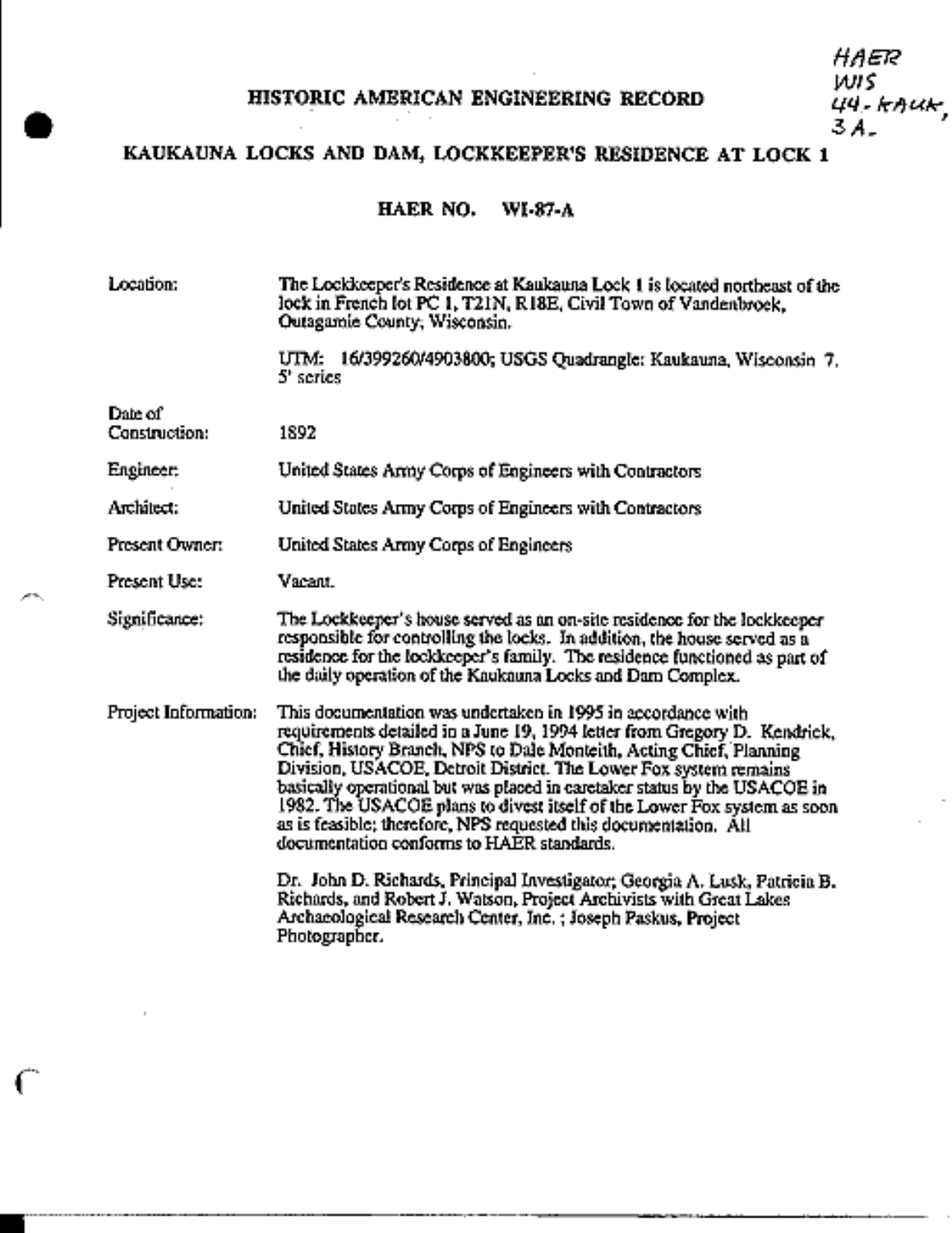### LOCKKEEPER'S RESIDENCE.

The lockkeeper's house was built circa 1890. In 1909 the pantry and bedroom received new hardwood floors; in 1910 the front porch was rebuilt to a 6 foot width supported by stone pillars. The exterior description is derived from the Kaukauna Locks Historic District nomination form. and from pencil drawn plans on file at the Corps of Engineers Fox River Project Office in Kaukauna.<sup>t</sup>

It is of the gabled "L" form with a 1  $1/2$  story main block built on a stone foundation, and a one story gabled side wing to the right resting on a concrete foundation. Sheathed with asbestos shingles and roofed with asphalt shingles, it has a full width, hipped-roof porch across the front gable. The doors and windows throughout are covered with plywood panels and have plain surrounds. The downstream sidewall of the main block has four windows on the main floor and two short, horizontal windows just below the caves. In plan the main block is 28 feet 3 inches long and 22 feet 3 inches wide. The right wing is 30 feet 1 inch long and 16 feet 3 inches wide.

Ceiling beight in the basement is 5 feet 10 inches in the main block and 6 feet 10 inches in the wing. Only the eastern one-half of the basement was excavated; interior dimensions are 19 feet 9 inches long and 12 feet 2 inches wide. Access to the right wing basement is gained through an open entry in the stone wall. A 9 foot 1 inch square cistem lies to the left of the entry, occupying the southwest comer next to the furnace which is situated a short distance beyond the entry. The wing basement is 29 feet 5 inches long and 14 feet 10 inches wide.

The main block first floor plan shows a living room in the northwest quadrant followed in a clockwise direction by a staircase and hall, a parlor, and a den. The living room is 12 feet 6 inches square, the hall and staircase area 12 feet 10 inches long and 6 feet 3 inches wide, the parlor 14 feet 4 inches long and 12 feet 10 inches wide, and the den 12 feet 6 inches long and 8 feet wide. One specified window dimension is 2 feet 6 inches wide and 4 feet 6 inches long. Two windows are located on the rear wall in the living room, one on the front wall and two on the side wall in the living room, and two on the side wall and one on the rear wall in the living room. The front exterior doorway accesses the hall and staircase. The door is 2 feet 9 inches wide and 8 feet long. A door at the end of the hall accesses the living room, and an open entry accesses the parlor. The living room and den are joined by an open entry, the living room and parlor are joined by a door adjacent to the hall door. Not shown on the plans is a fully windowed, front porch with a side entry. It has a hipped, asphalt shingled roof, and is accessed by four-riser wooden stairs.

The second floor plan depicts two bedrooms, two closets, and a bathroom. The northeast comerbedroom is 11 feet 7 inches wide and about 15 feet long. Access is gained through a door at the bead of the stairs within the master bedroom. The bedroom exits into an unspecified hall beyond which there is a closet. The bathroom is 7 feet 1 inch wide and 9 feet long, and is accessible from both bedrooms. The master bedroom is 13 feet 2 inches wide and about 17 feet 8 inches long. A bedroom closet is situated in the northeast closet corner. The front and rear walls have two windows each. They are 2 feet 8 inches wide and 4 feet 6 inches high. The side wall has two small windows, 2 feet 8 inches wide and 2 feet 1 inch high.

The right, or northeast, wing is accessed through an open entry off the living room which accesses a dining room 15 feet 3 inches long and 9 feet 2 inches wide. Through an open entry is the kitchen. It is 15 feet 3 inches long and 12 feet 10 inches wide. The chimney is adjacent to the southwest kitchen wall. Exterior doorways exit both side walls from the kitchen. An open entry accesses a pantry 7 feet 6 inches long and 7 feet 1 inches wide. A hall and basement stairs occupy the northeast corner of the wing where a third exterior door is located. All exterior doors are 2 feet 8 inches wide and 6 feet 8 inches long. Windows are located, one each, on the front and rear walls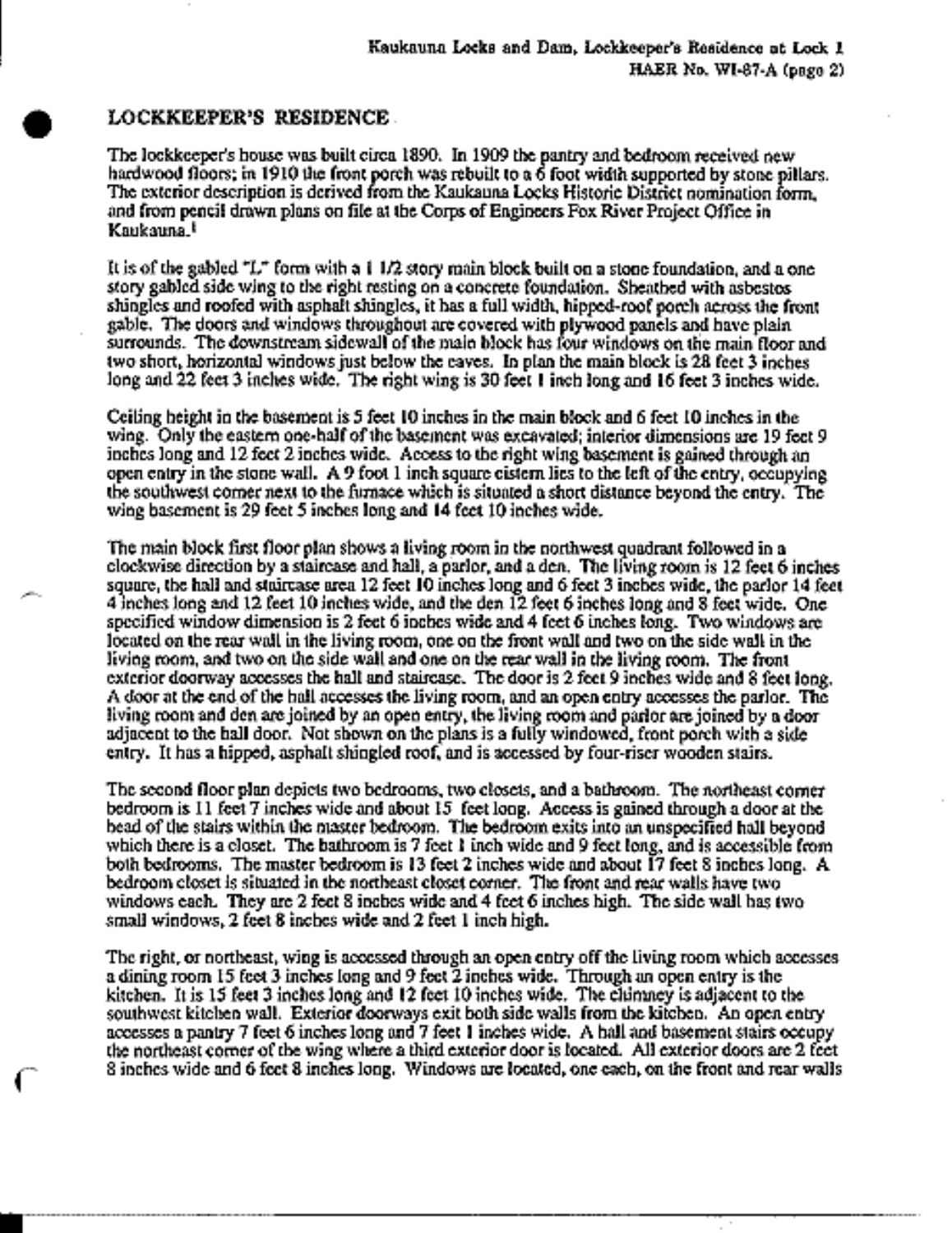of the dining room and kitchen, one on the end wall of the pantry, and one on the front wall above the basement stairs. A louvered vent panel is located in the upper gable. Not shown in the plan is a southeast-facing, open porch off the kitchen. It has a flat roof supported by four wooden pillars, accessed by four-riser wooden stairs.

### **ENDNOTES**

t John N. Vogel, Kaukauna Locks Historic District, NPS Form 10-900 National Register of Historic Places Registration Form, 1991; USACOE, Pencil drawn plans on file at the Corps of Engineers Fox River Project Office in Kaukauna #1155.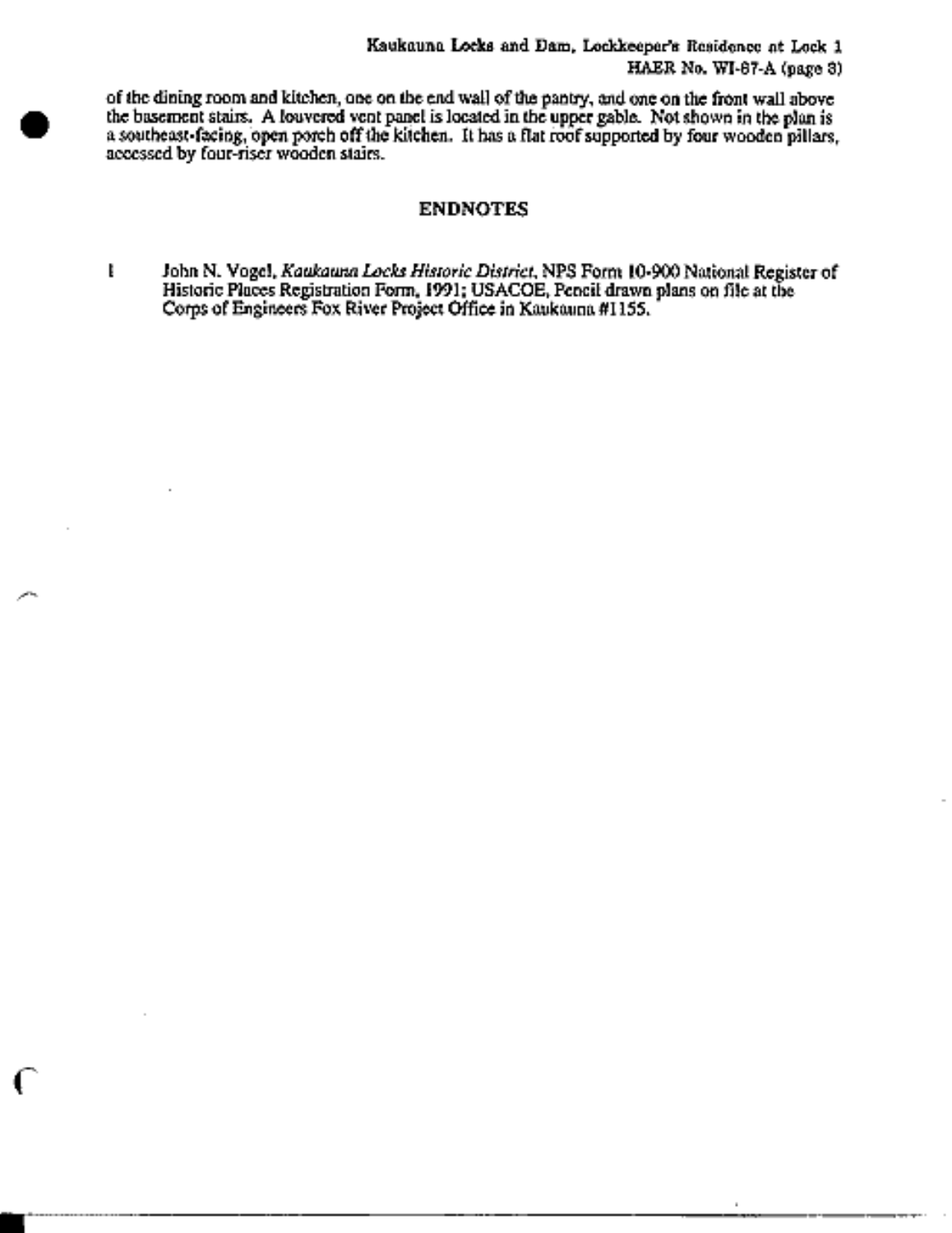Kauksuna Locks and Dam, Lockkeeper's Residence at Lock 1 Approximately 50 feet northeast of the lower gate,<br>on the north side of the canal Kaukauna **Outagamia County** Wisconsin

HAER No. WI-87-A HAER Wis 44-клик,<br>3 А—

### **PHOTOGRAPHS**

# WRITTEN HISTORICAL AND DESCRIPTIVE DATA

HISTORIC AMERICAN ENGINEERING RECORD Rocky Mountain System Support Office **National Park Service** P.O. Box 25287 Denver, Colorado 80225-0287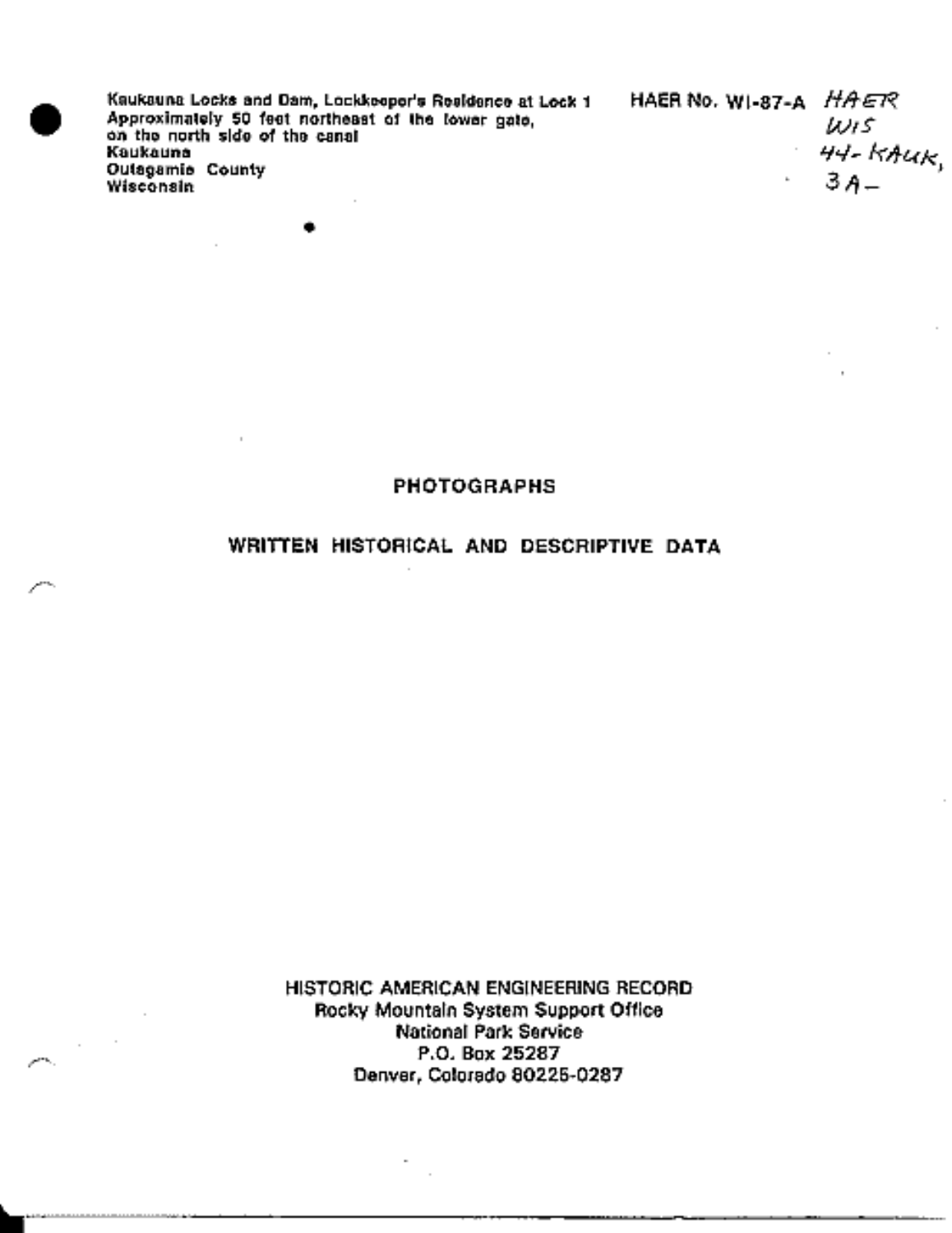**Kaukauna 1 Lock Keeper's Residence Preliminary Historical Research** 





HAER photographs, 1995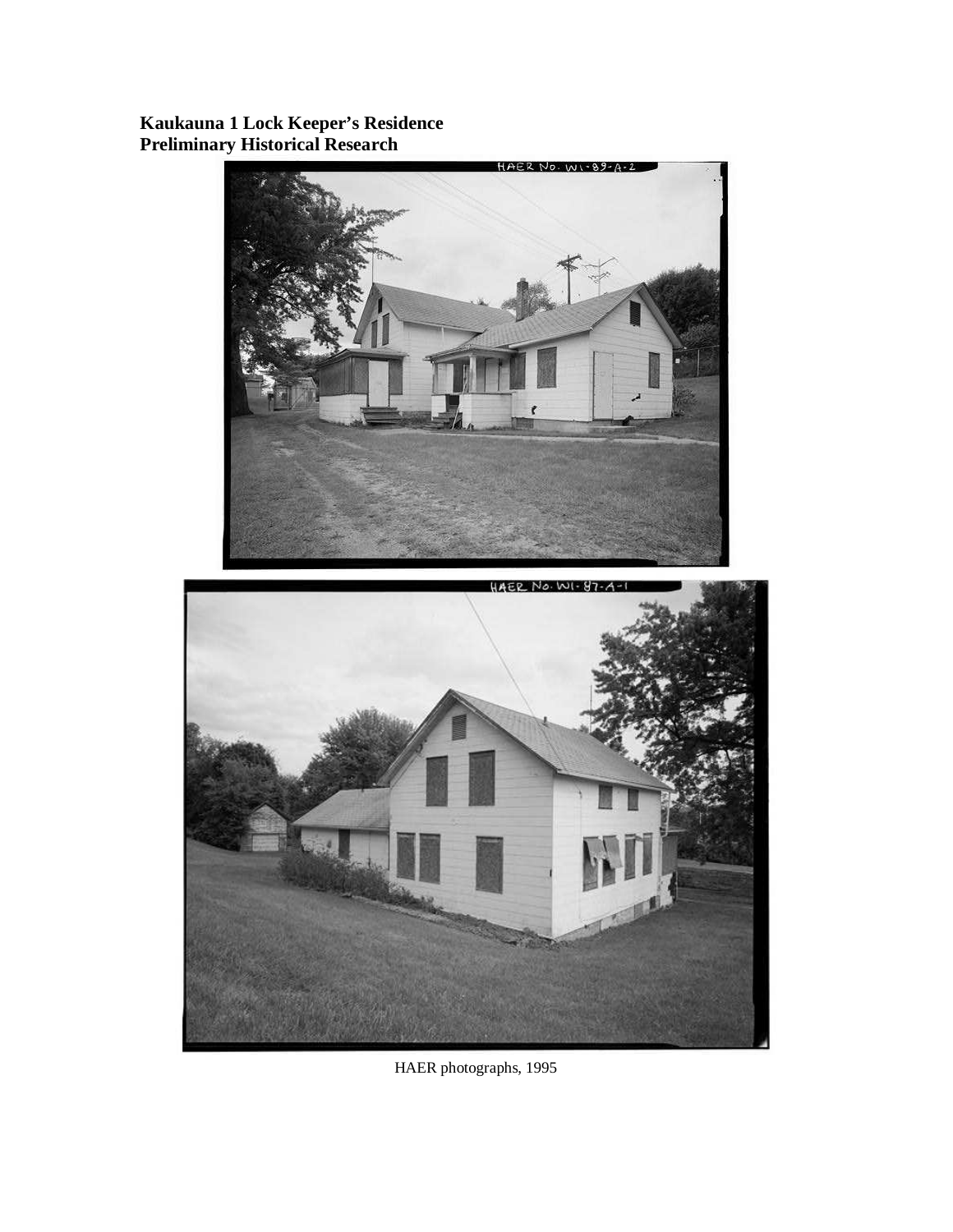Key to Photographs<br>Kaukauna Locks and Dam, Lockkeeper's Residence at Lock 1<br>HAER No. WI-87-A (page 2)